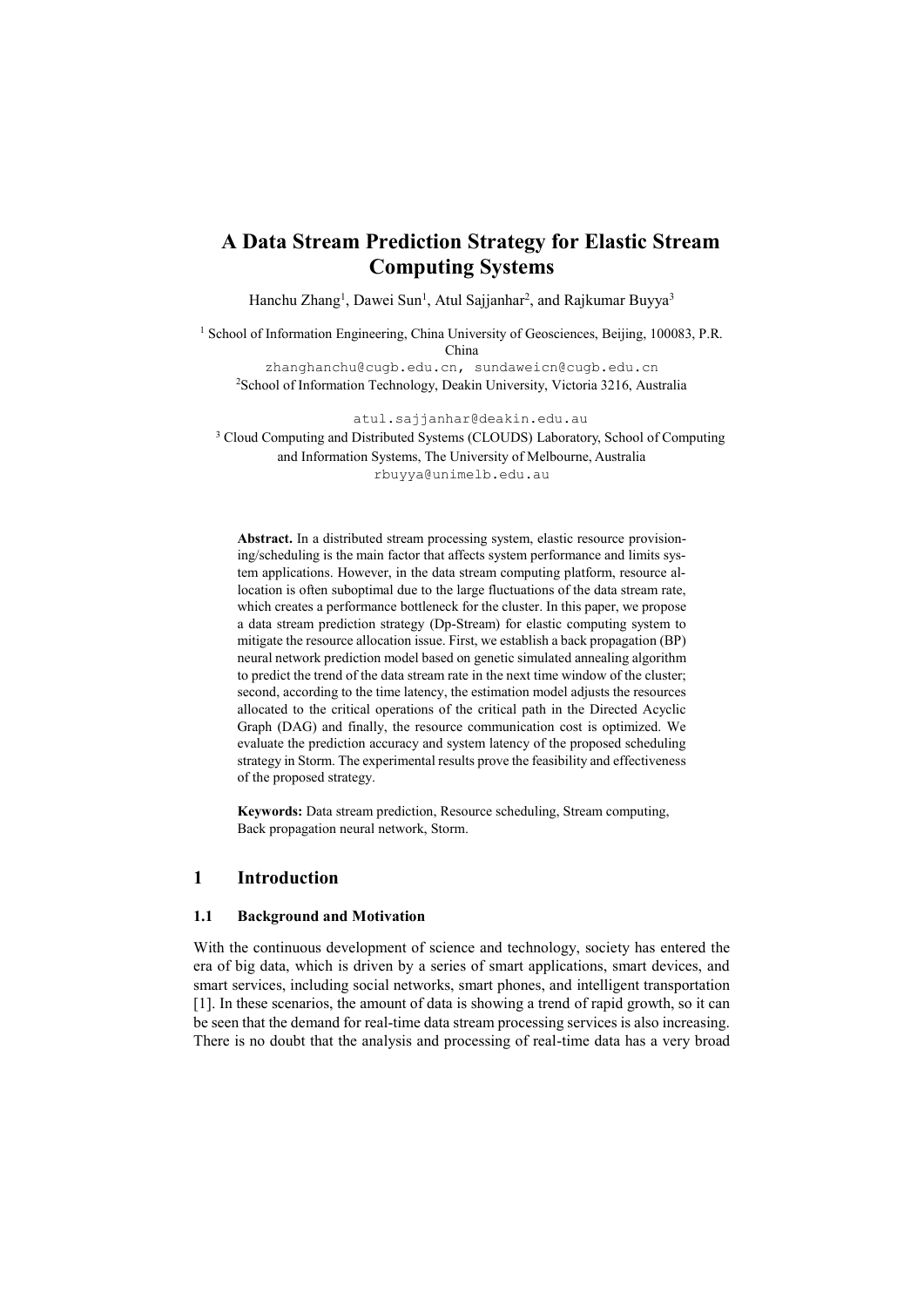application prospect, and it is also a huge challenge. Therefore, a large number of distributed stream processing real-time computing platforms represented by Storm [2] and Spark Streaming [3] are derived to address the problem of timeliness of data, so that these data can be processed quickly within the constraints of time.

In a distributed stream processing system, the transmission rate of data stream usually has high volatility, for example, data stream surges during e-commerce promotional activities. On the other hand, data streams are reduced during the emergency incidents of smart power system. In this case, if the stream processing system can adjust resources according to the data demand when the data stream fluctuates the resource utilization of the system will be improved, so the research on elastic resource scheduling is of great significance [4]. Although Storm can meet the basic needs of data stream processing, it has many shortcomings in supporting elastic resource scheduling. The ideal elastic resource scheduling should accommodate the data stream traffic increase, and adjust the system to increase the resource allocation in real time [5]; and when the data stream traffic drops, the system should reclaim part of resources, in a timely manner. At the same time, if the system's resources are adjusted when the changed data stream arrives in the system, it will greatly increase the system's response time. Therefore, if resources are adjusted in advance before the data stream rate changes, a lot of system response time utilized for resource adjustments upon data arrival can be salvaged, thereby reducing the latency of the system and improving the performance of the system. As a result, we can predict the rate of the data stream to deploy resources in advance.

### **1.2 Contributions**

Based on the above background, we propose a data stream prediction strategy (Dp-Stream) for elastic stream computing system. We mitigate the problem by making the following contributions:

(1) We develop a BP neural network model based on genetic simulated annealing algorithm to predict the change in trend of the data stream rate in the next time window of the cluster;

(2) We propose a resource scheduling strategy from a systematic perspective, according to the latency estimation model, resources are adjusted for the critical operations of the critical path in the DAG to obtain a lower system latency and higher resource utilization.

#### **1.3 Paper Organization**

The organization of the rest of the paper is as follows: Section 2 introduces the related work. In section 3, the application model, prediction model and latency estimation model are introduced. Section 4 focuses on Dp-Stream, including system architecture,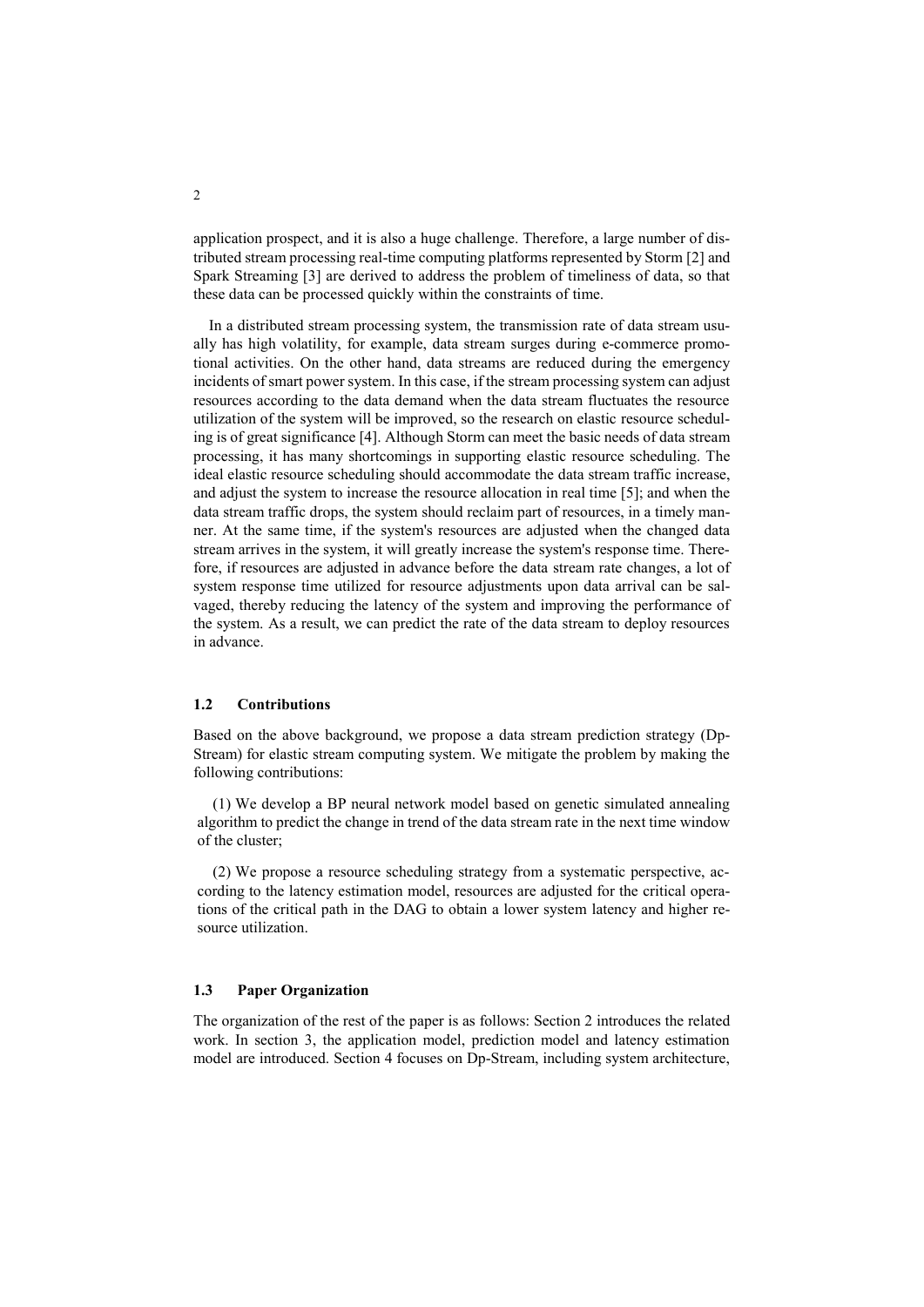data stream prediction algorithm and resource scheduling algorithm. Section 5 introduces the experimental environment, parameter settings and performance evaluation of Dp-Stream. Finally, Section 7 presents conclusions and future work.

## **2 Related Work**

In stream processing systems, due to the volatility of data streams, insufficient system resources will cause system performance degradation. How to allocate resources effectively and reasonably is the main challenge faced by streaming computing platforms. At present, some researchers use predictive methods to optimize the allocation of system resources to improve system performance.

In [12], the authors used the model predictive control (MPC) method to design an elastic data stream processing strategy for multi-core systems, and proposed a tree structure to describe the search space, and used the branch and bound method to determine Optimal resource allocation, reducing MPC runtime overhead and optimizing throughput and latency performance.

[13] proposed the use of autoregressive integrated moving average (ARIMA) model to predict the input traffic changes in the working node, using the resource cost model to track and limit the node's CPU usage level within the acceptable range of strategies.

In [15], the authors used an integrated regression model to predict CPU and memory usage, and used incremental learning techniques to build the prediction model in real time. At the same time, according to the relative independence of different regression models, the weighted integral algorithm of the regression model is given, and the abnormal value detection mechanism is introduced to monitor the abnormal execution to improve the accuracy of prediction.

| Parameter                    | <b>Related Work</b> |              |                |                           | Dp-Stream |
|------------------------------|---------------------|--------------|----------------|---------------------------|-----------|
|                              | $[13]$              | $[15]$       | [16]           | $[17]$                    |           |
| <b>Prediction Modelling</b>  |                     | √            | $\pmb{\times}$ | $\boldsymbol{\mathsf{x}}$ |           |
| <b>Performance Modelling</b> |                     | ✓            |                |                           |           |
| <b>Elastic Strategy</b>      | ×                   | ×            | ×              |                           |           |
| <b>Resource Saving</b>       |                     | $\checkmark$ | ×              |                           |           |

**Table 1** Comparison of our work and other related work

At the same time, there are many researchers working on the scheduling strategy in distributed stream processing system. [16] proposed a dynamic resource scheduling strategy DRS based on cloud data stream management system. It analyzes each node in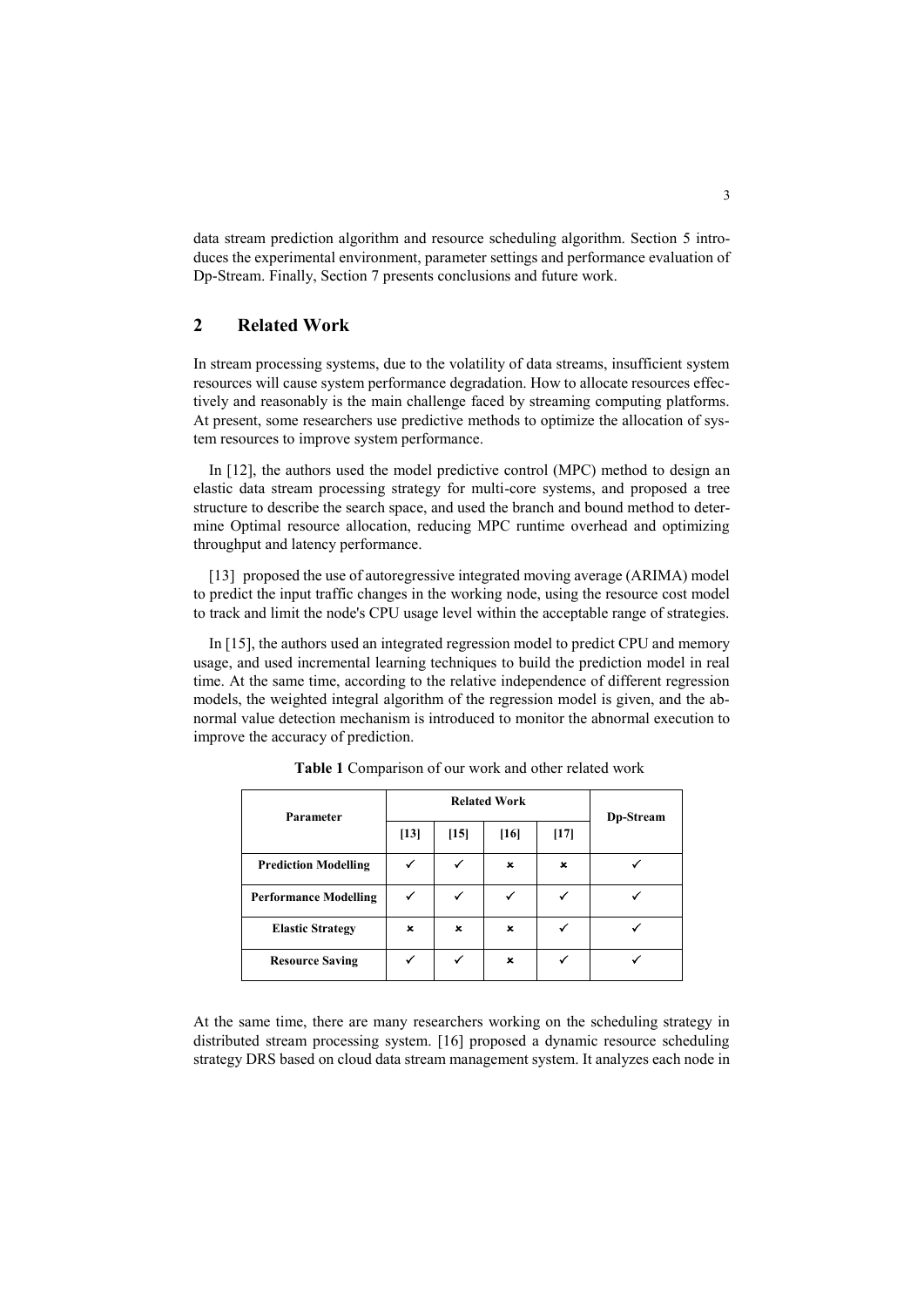the task topology through the Erlang formula to obtain its data processing latency, and then uses the Jackson queuing network to aggregate the processing latency of the entire topology on a weighted average.

In [17], the authors proposed an adaptive online solution for scheduling and resource implementation on a stream processing framework. It can determine the number of resources required by each instance in a timely manner to handle unexpected load peaks without causing congestion, and wasteful allocation of resources. A resource costaware layout algorithm is proposed, which can minimize the number of affected worker threads.

In summary, the above solutions provide valuable insights for the elastic scheduling strategy of distributed stream processing systems, including prediction methods, resource scheduling, and resource allocation. However, the current methods still have some limitations, so it is necessary to develop novel methods to adapt to the era of big data. The comparison between our work and other closely related works is given in Table 1.

### **3 Problem Statement**

In this section, we introduce the application DAG model, prediction model and latency estimation model in big data stream computing environments.

#### **3.1 Application Model**

Data stream processing systems model the logic of the real-time application as a DAG, represented by  $DAG = (V(G), E(G))$ , where  $V(G) = \{v_1, v_2, \cdots, v_m\}$  is a set of *n* vertices, and each vertex represents a Spout or Bolt component. Spout is responsible for reading data from the data source and sending tuples (Tuple) to the Topology. Tuples are units of data processed by Storm. Bolt encapsulate processing logic, realize the specific processing of data, each processing a tuple.  $E(G) = \{e_{1,2}, e_{1,3}, \cdots, e_{n,m}\}$  is a finite set of directed edges, the weight associated with a vertex or an edge respectively represents its computation cost or communication cost. A vertex in each component is an instance, and the number of vertices in a component is the number of instances of the component, which is also called the parallelism of the component. For each DAG, first use the graph-based depth fist traversal algorithm to find the largest path from  $v_1$  to  $v_n$ . This maximum path is called the critical path of the topological graph, all nodes on the critical path are called Critical Operations (CO).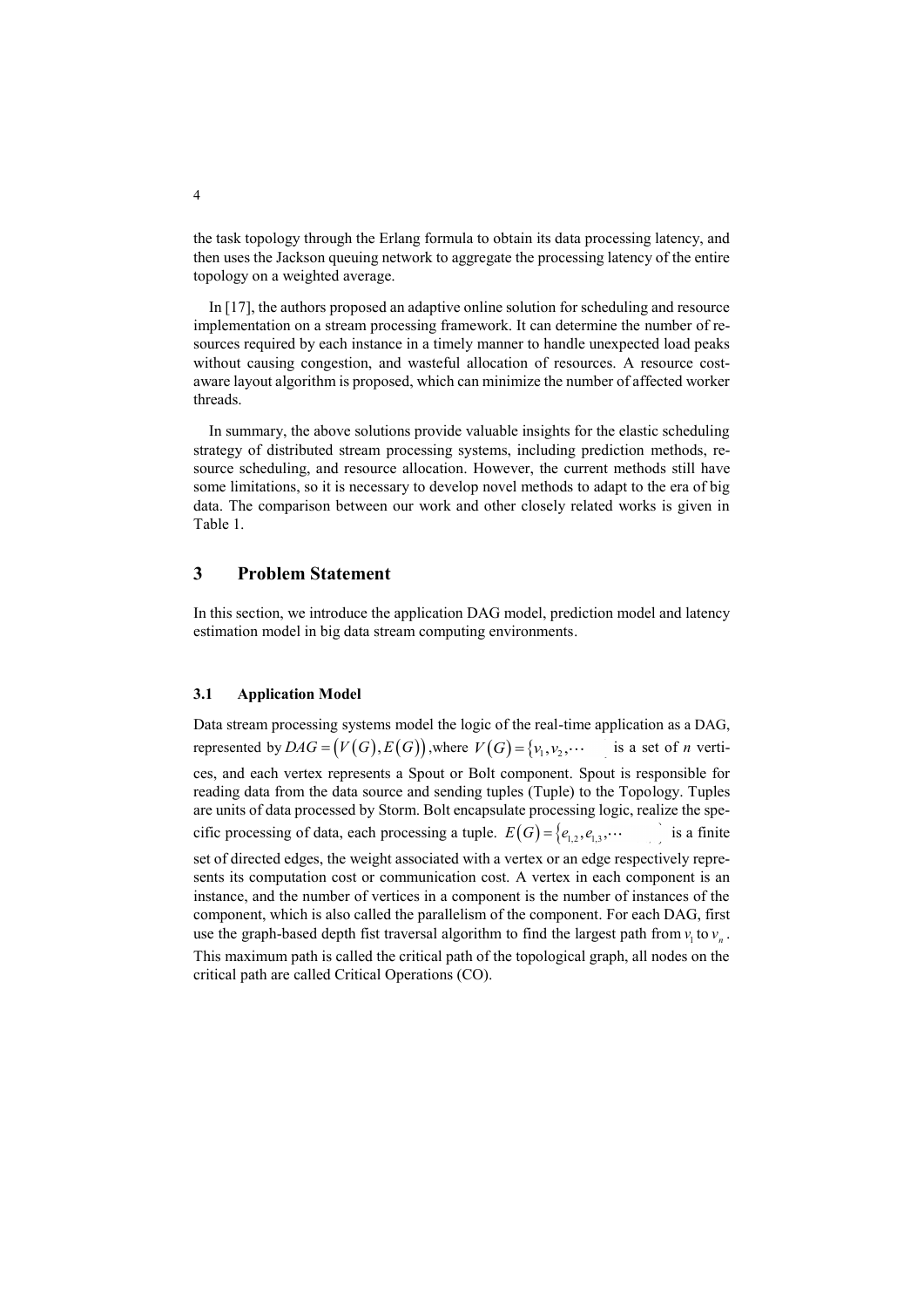#### **3.2 Prediction Model**

We propose a BP neural network based on the genetic simulated annealing algorithm to predict the input rate of data stream  $r_{t+1}$  of the application in the future time window  $t+1$  based on the historical input rate  $R_{in} = (r_1, r_2, r_3, ..., r_t)$ . In the BP neural network, the historical input rate of the application  $R_{in} = (r_1, r_2, r_3, ..., r_t)$  is used as the input data of the neural network,  $W = (\omega_1, \omega_2, \omega_3, ..., \omega_n)$  is the weight corresponding to the input data to the hidden layer,  $H = (h_1, h_2, h_3, ..., h_n)$  is the output value of the hidden layer,  $Y = (y_1, y_2, y_3, ..., y_k)$  is the output value of the output layer, and  $T = (t_1, t_2, t_3, ..., t_k)$  is the target value of the output layer. The output result of the hidden layer can be calculated by  $(1)$ .

$$
h_n = f\left(\sum_{i=1}^t \omega_{ni} \cdot r_i\right),\tag{1}
$$

where we use  $f = \frac{1}{1}$  $f = \frac{1}{1 + e^{-kx}}$  as the transfer function of the BP neural network. And the output of the output layer can be expressed by (2).

$$
y_k = f\left(\sum_{n=1}^N \lambda_{nk} \cdot h_n\right),\tag{2}
$$

where,  $\lambda_{nk}$  is the weight between the hidden layer and the output layer. Therefore, the error between the target output and the actual output can be obtained by (3),

$$
b = \frac{1}{2}(T - Y)^2 = \frac{1}{2} \left[ \sum_{k=1}^{K} t_k - f \left( \sum_{n=1}^{N} \lambda_n \cdot h_n \right) \right]^2.
$$
 (3)

Genetic algorithm is a kind of global search algorithm, which has strong global search ability, but it is prone to premature convergence, which leads to the problem of local optimal solution. In the process of searching for the optimal solution, the simulated annealing algorithm uses a certain probability to jump out of the local optimal solution to avoid the shortcomings of falling into the local optimal solution. In the forecasting process, the genetic simulated annealing algorithm is used to replace the back propagation process of the BP neural network. First, get the initial population from the initial solution  $P(k)$  of the BP neural network according to the genetic algorithm, and then perform crossover and mutation operations on the initial population to obtain new individuals x'. At this time, the energy value of the system  $E' = b'$  is obtained according to the simulated annealing algorithm. Then the energy difference can be expressed as  $\Delta E = E' - E = b' - b$ . Metropolis' probability acceptance criteria is used to determine whether to accept or reject the new state. The probability of the system accepting the state  $x'$  can be calculated by (4).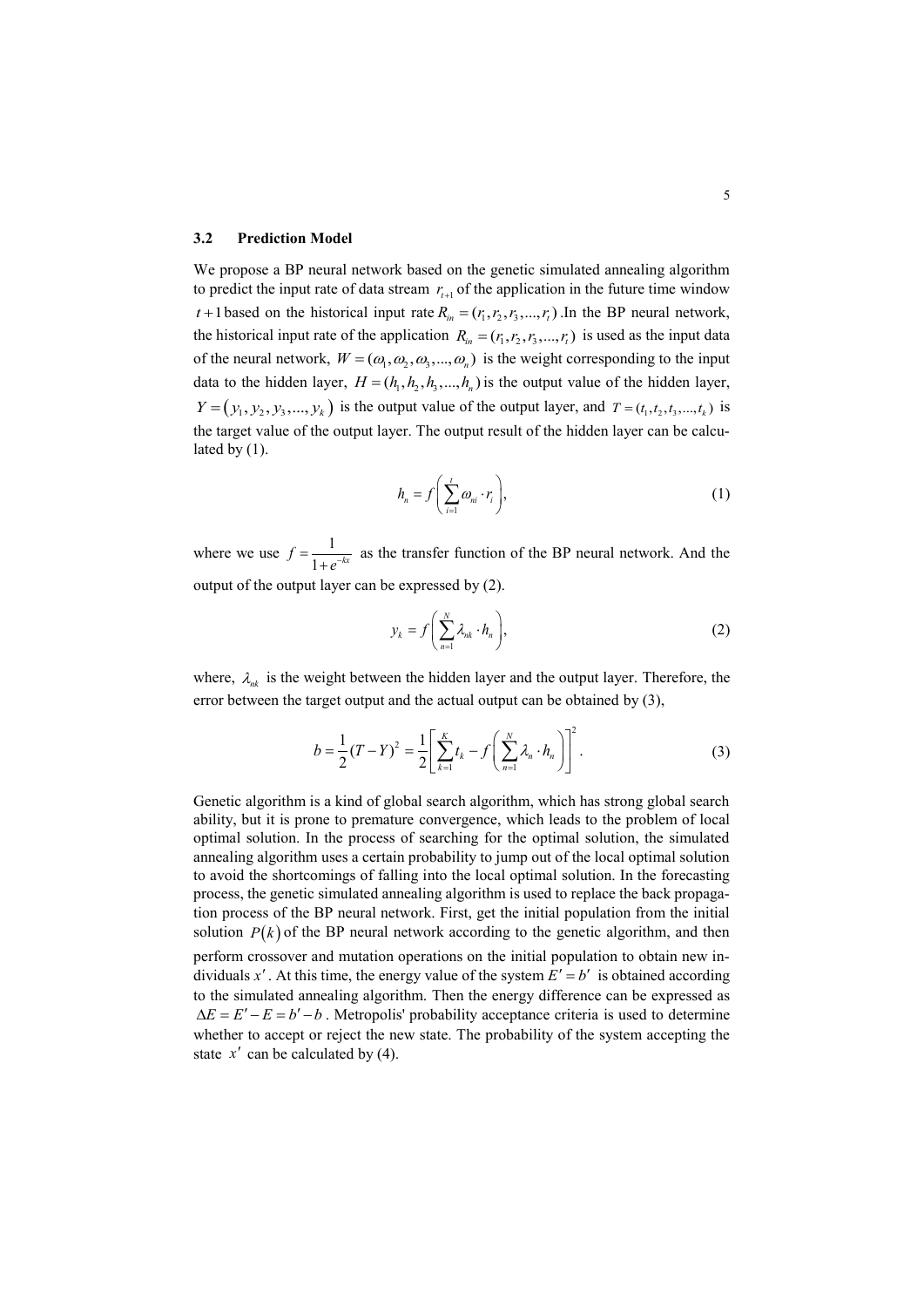$$
P = \begin{cases} 1 & ,if \Delta E < 0, \\ \frac{1}{z(t_k)} \exp\left(-\frac{\Delta E}{K t_k}\right) & ,otherwise, \end{cases}
$$
(4)

where, K is Boltzmann's constant,  $t_k$  is the current temperature. If the probability P is an arbitrary random number in the interval  $[0,1]$ , the new state x is accepted, otherwise the current state  $x$  is retained. In the iterative process of the algorithm, the solid molecules continue to move to a place with relatively low energy, and the state probability distribution of the energy E of the solid in a certain state tends to the Gibbs distribution can be calculated by (5),

$$
z = \frac{1}{\sum_{i} \exp\left(-\frac{\Delta E_i}{t_k}\right)}.
$$
\n(5)

The genetic simulated annealing algorithm makes the initial point of the iteration continue to iterate from an initial solution, and correct the weights and error thresholds of the BP network to gradually find the optimal solution. Finally, the output of the output layer is used as the input rate of the application in the time window  $t+1$  to be predicted.

#### **3.3 Latency Estimation Model**

In data stream processing system, for data tuples, the flag of processing completion is that it and all the intermediate tuples it produces are processed by its corresponding compute nodes. *T* is used to represent the time experienced from the data stream input tuple to the application to the completion of its processing by the last computing node. *T<sub>i</sub>* is used to represent the time required for the  $v_i$  node to process the tuple. *T<sub>i</sub>* including tuple processing time  $Tp_i$ , the time  $Ts_i$  required to transmit tuples from node  $v_i$  to  $v_j$ .

The tuple processing time is related to the processing rate of the task, therefore, the faster the processing rate, the shorter the processing time. Hence, it is inversely proportional to the average processing rate, that can be calculated by (6).

$$
Tp_i = \frac{r_i \cdot \Delta t}{\sum_{k=1}^{k} p_{ik}},
$$
\n(6)

where  $p_{ik}$  is the tuple processing rate under the assumption that the instances of all nodes are homogeneous. It can be seen that when the processing rate of node  $v_i$  is larger,  $Tp_i$  is smaller. Therefore, when the current processing rate cannot achieve the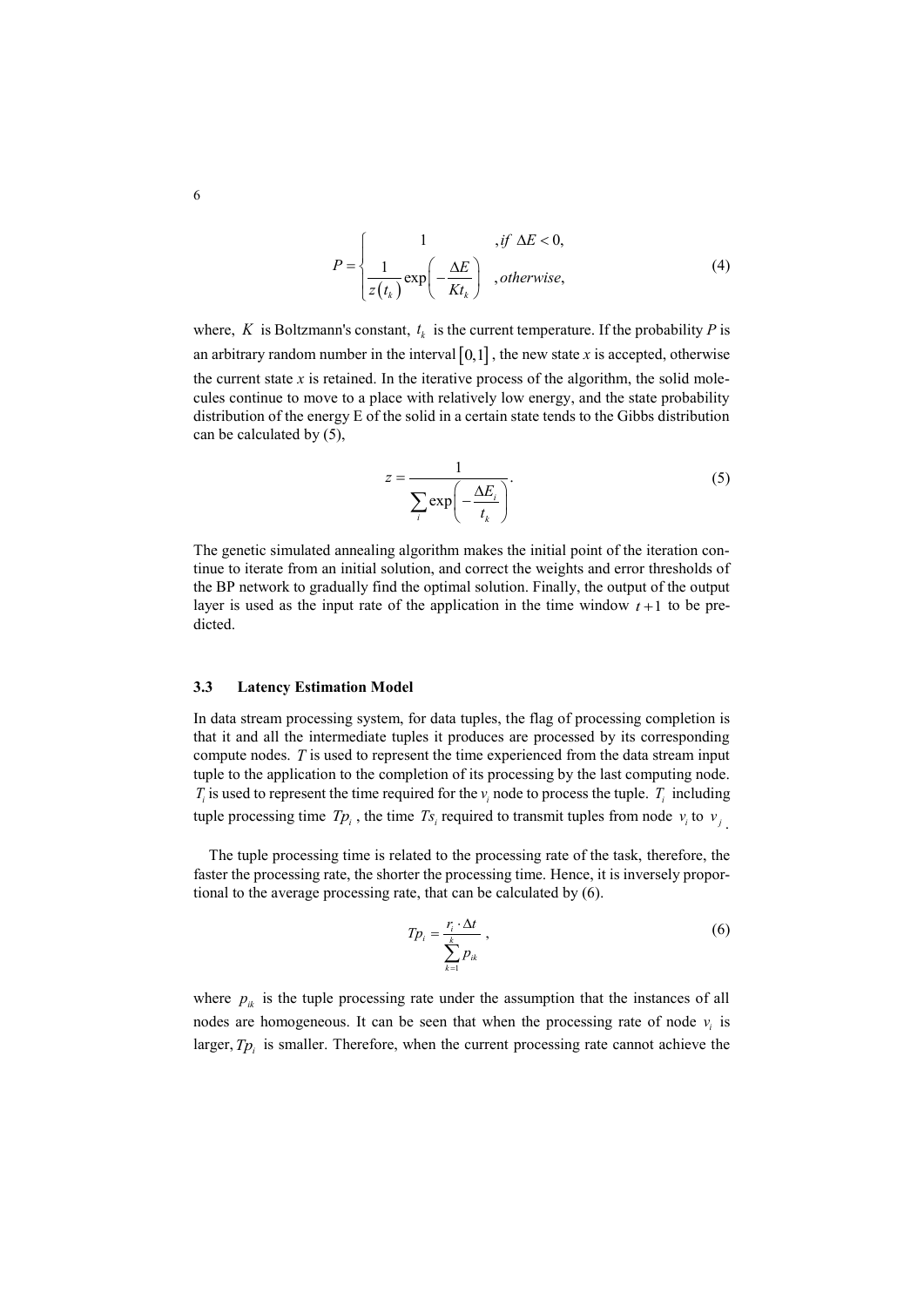lower processing time, we can increase the number of node instances (that is, increase the node parallelism) to reduce the processing time.

Then the time required to transmit tuples from node  $v_i$  to  $v_j$  is related to the network bandwidth, and if the instances of two nodes are on the same Worker node, the transmission time between them can be ignored. Therefore,  $Ts_i$  can be calculated by (7),

$$
Ts_i = \begin{cases} \frac{r_i \cdot \Delta t}{B_{ij}} & , if \ i, j \ in \ different \ Worker \ node. \\ 0 & , otherwise. \end{cases}
$$
 (7)

The value  $T_i$  is the weight of the sum of the value of all calculated values, that can be expressed by (8).

$$
T_i = w_i \cdot (Tp_i + Ts_i), \tag{8}
$$

where,  $w_i$  is the weight of node  $v_i$  on the path.

In stream processing applications, the required time between data stream on the path is equal to the sum of the latency of the nodes with the longest required time on the path, that is, the sum of the latency of all nodes that belong to the critical operation on the critical path, so each input element in the application the response time *T* of the group can be expressed by (9),

$$
T = \sum_{i} T_i, \quad v_i \in CO.
$$
 (9)

Therefore, the optimization goal of this paper can be defined as: in the case of meeting the predicted data input rate, find the appropriate number of instances (executor) for each critical operation node of the critical path on the DAG, so as to minimize the latency and meet the requirements of each Worker node resource capacity to improve resource utilization.

### **4 Dp-Stream Overview**

Based on the relevant model discussed in the Section 3, we propose a scheduling strategy, namely, Dp-Stream. Dp-Stream is a resource scheduling strategy based on the prediction of data stream rate. For data stream rates that fluctuate drastically, it can adjust system resources according to the stream rate before the changing data stream arrives to ensure low latency. In order to provide an overview of Dp-Stream, this section focuses on Dp-Stream, including data stream rate prediction algorithms, resource scheduling methods based on predicted stream rates and its system architecture.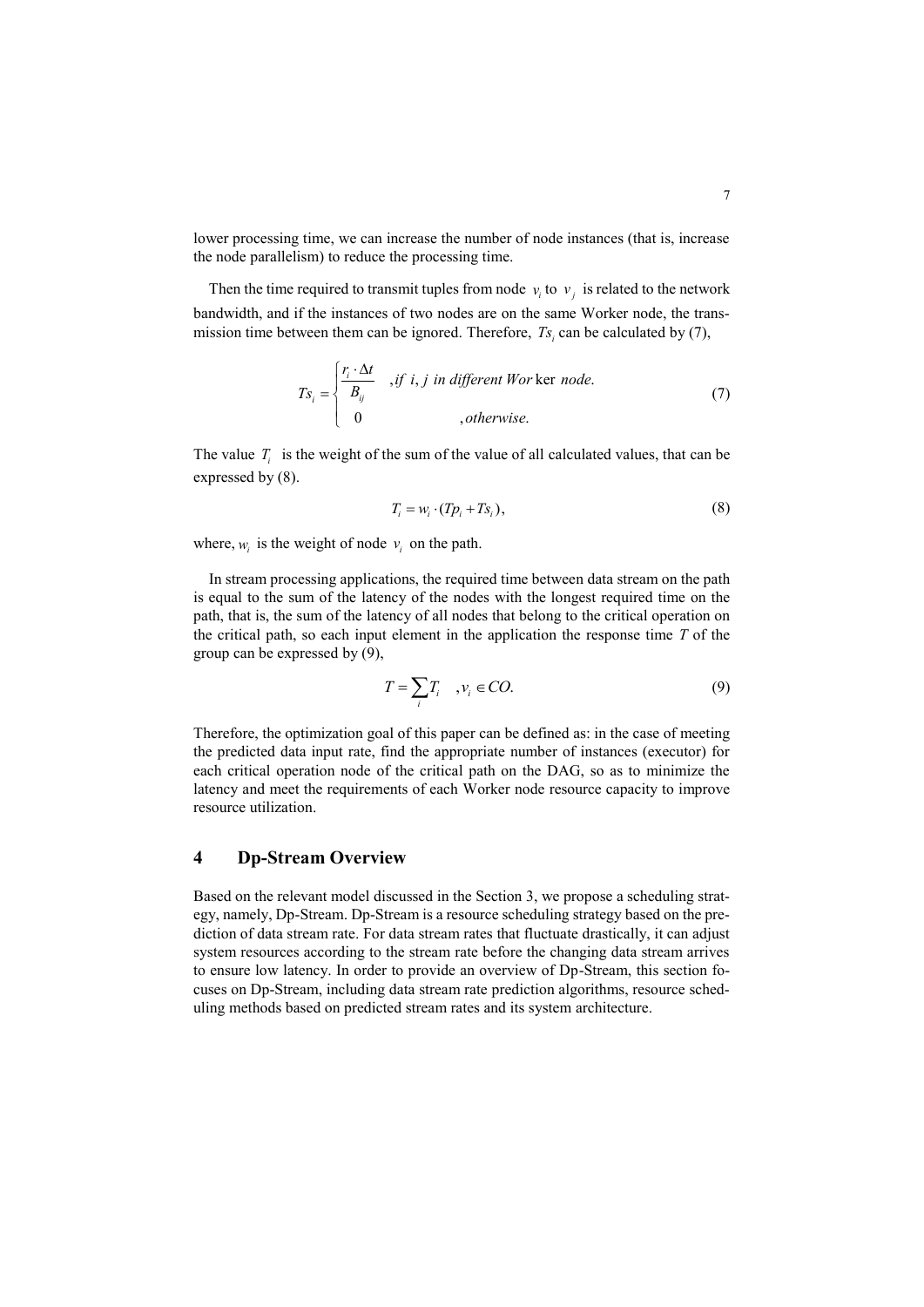### **4.1 System Architecture**

The basic structure of Storm includes Nimbus, Zookeeper and several Worker nodes. Nimbus is responsible for receiving the DAG submitted by the user and deploying it to each Worker node. Each Worker node runs a Supervisor to monitor the tasks assigned by Nimbus to the Worker node. Zookeeper is used to save the working status of Nimbus and Supervisor.

In order to implement Dp-Stream, the basic structure of Storm needs to be improved. The improved cluster mainly includes an input rate monitoring module, a prediction module, and a resource scheduling module. The input rate monitoring module is used to monitor the current stream rate of the system data stream and save the record in the database. The prediction module applies historical input rate from the database to perform forecasting according to the algorithm proposed in Section 4.2. The resource scheduling module uses the IScheduler interface to implement the scheduling strategy proposed in Section 4.3. The Dp-Stream deployment architecture is shown in Figure 1.



**Fig. 1.** Dp-Stream deployment architecture

### **4.2 Data Stream Prediction Algorithm**

In order to realize a timely response of stream processing applications to rate changes, it is necessary to predict the data stream rate of the next time window through the prediction model, so as to allocate appropriate resources to the application in advance.

The genetic simulated annealing algorithm uses the annealing algorithm to find the optimal solution by adding the local optimal solution as a potential candidate, and then

8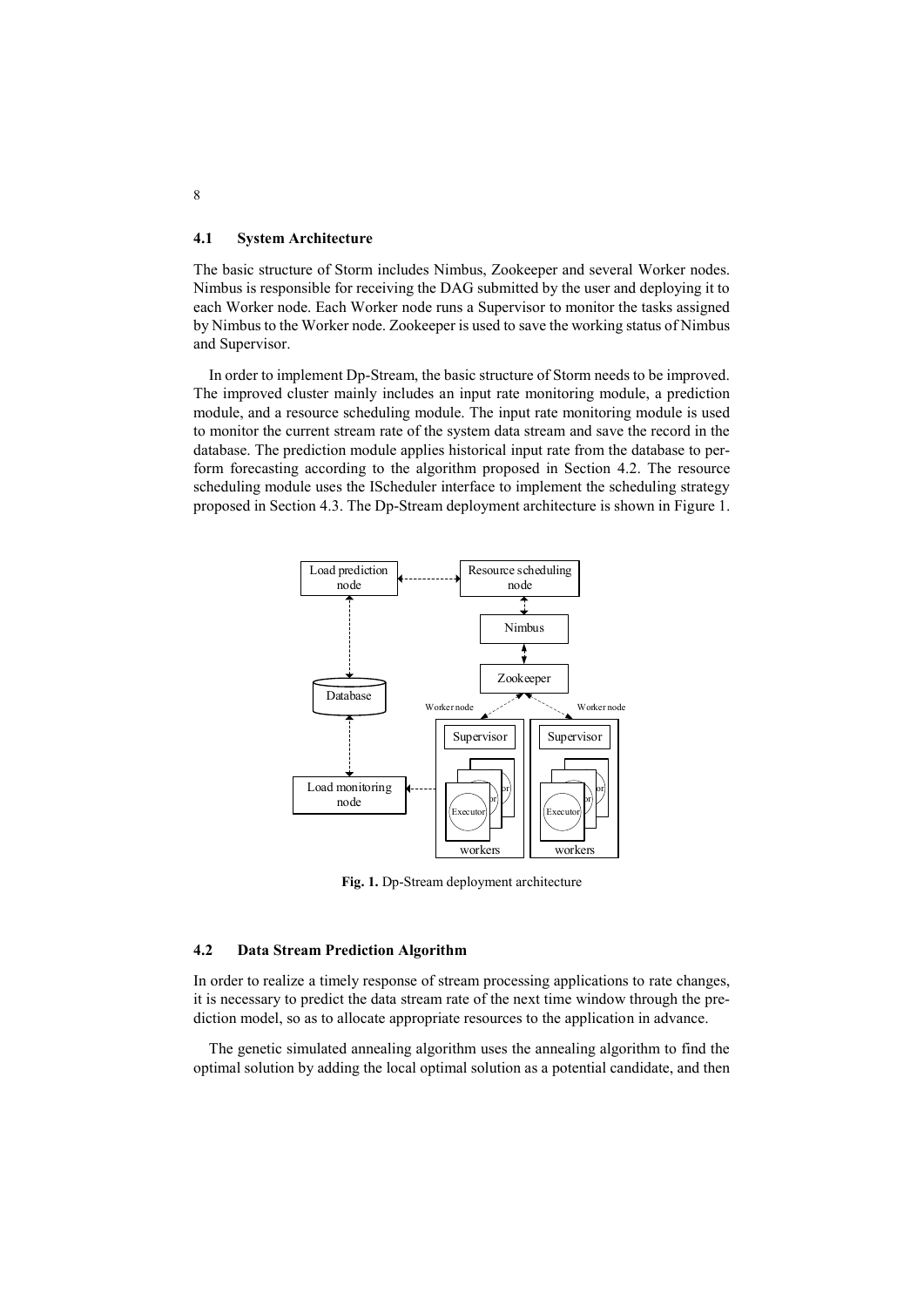adjusting the entire search range with new candidates to improve the accuracy of the algorithm. BP neural network is prone to converge at the local optimal solution, so this paper proposes a BP neural network based on genetic simulated annealing algorithm as a prediction model, which is described in Algorithm1.

**Algorithm 1**: Prediction algorithm of BP network based on genetic simulated annealing algorithm

- 1. **Input**: Population size *S*, iteration number *N*, crossover probability  $P_c$ , mutation probability  $P_m$ , simulated annealing initial temperature  $t_m$ , temperature decay function parameter  $\alpha$
- 2. **Output**: Data stream rate  $r_{t+1}$  in the t+1 time window
- 3. Initialize the BP network and encode the weight and threshold, and initialize the population  $P(k)$  then
- 4. Use fitness function to evaluate current individuals  $E = b$
- 5. **for** n<N **do**
- 6. **if** fitness value satisfies the termination condition **then**
- 7. **return**
- 8. **else**
- 9. Select and copy the population **then**
- 10. Perform crossover and mutation operations on the population
- 11. **then do** Simulated annealing operation to obtain a new fitness value  $E' = b'$  at temperature  $t_k$
- 12. **if** if  $\Delta E > 0$
- 13. Accept the new solution
- 14. **else** Calculated *P* by (4)
- 15. **if** if  $P \in [0,1]$
- 16. accept the new solution
- 17. **else** keep the original solution
- 18. **then** gradually lower the temperature,  $t_{k+1} = \alpha t_k$ ,  $n = n+1$
- 19. **return**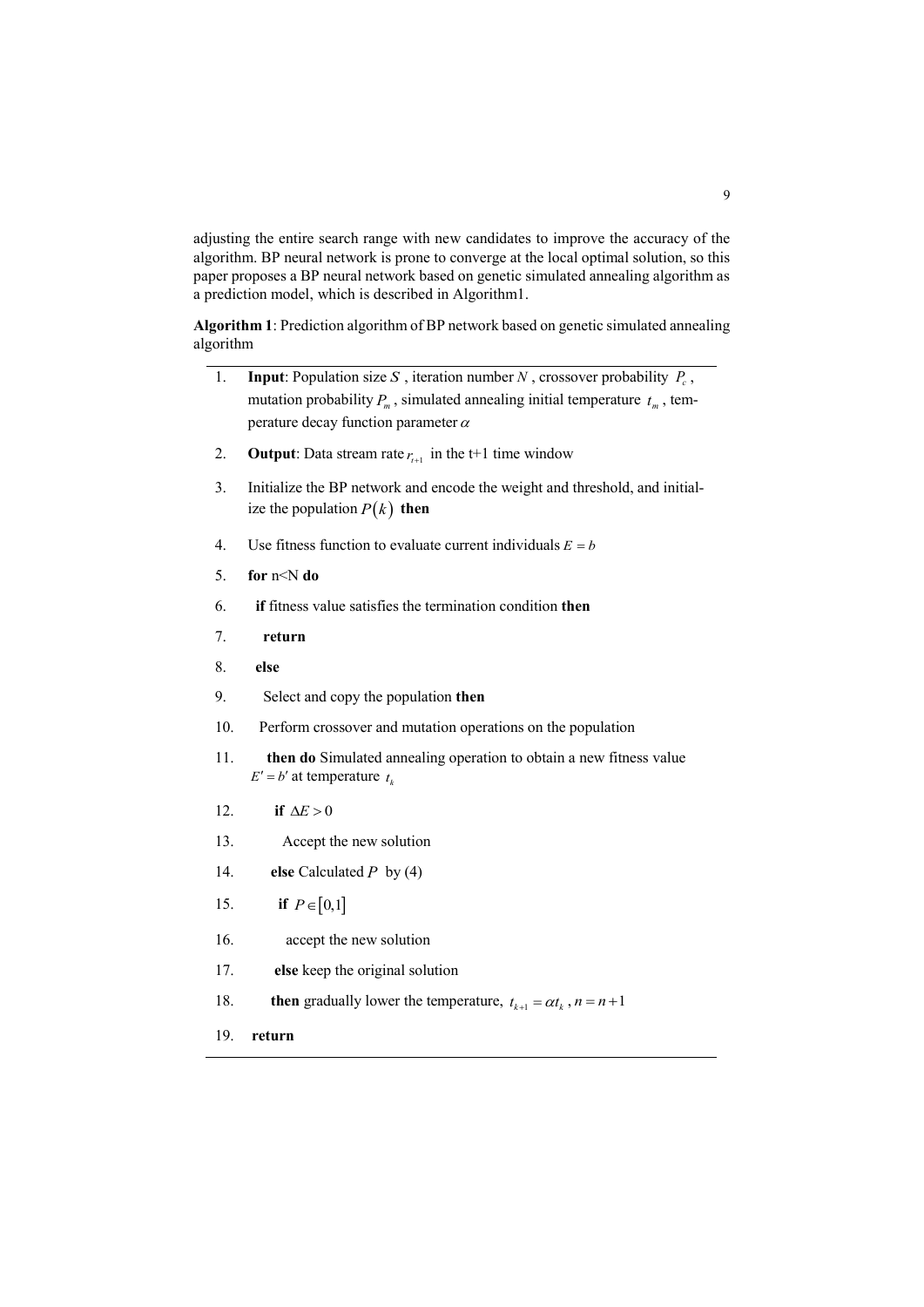In Algorithm 1, the initial solution of the algorithm is obtained by the BP neural network, and the initial population of the genetic algorithm is obtained (Step 3). Then a fitness function is used to evaluate the fitness value of the candidates in the population. If the fitness value meets the termination condition of the algorithm, the result will be output, otherwise the population will be cross-mutated (Step 4 to 10). At temperature  $t<sub>k</sub>$ , calculate the fitness value of the individuals in the population after genetic manipulation and compare it with their respective parental fitness values, and decide whether to accept the individuals after genetic manipulation according to Metropolis acceptance criteria (Step 11 to 19). Then the population is cooled down.

### **4.3 Resource Scheduling**

After predicting the rate of data stream, Dp-Stream will perform resource adjustment and scheduling operations based on the data stream rate in the next time window obtained by the prediction algorithm. Firstly, execute resource adjustment of the critical operation nodes on the critical path in the DAG, increase or decrease the number of instances of the component to match the changes in the coming data stream rate, so as to ensure a lower system latency. Then place the changed instance in the appropriate Worker node according to the remaining resource capacity on the Worker node to ensure the resource utilization of the system. The scheduling algorithm of the Dp-Stream is described in Algorithm 2.

**Algorithm 2**: Resource scheduling algorithm

- 1. **Input**: critical operation set CO, threshold  $\omega$  and minimum value  $\lambda$  of critical operation  $T_i$ , set of Worker nodes  $W_j$
- 2. **Output**: calculated time for critical operations  $T_i$ , the change number of instances of each critical operation node  $n_i$ , the placement of executor instances on each Worker node *Wj*
- 3. **for** each  $v_i \in CO$  **do**
- 4. calculate  $T_i$  by (8)
- 5. if  $T_i > \omega$  then
- 6. while  $T_i > \omega$  do
- 7. increase the number of instances  $N_i = N_i + 1$ , calculate  $T_i$
- 8. **else** if  $T_i < \lambda$  then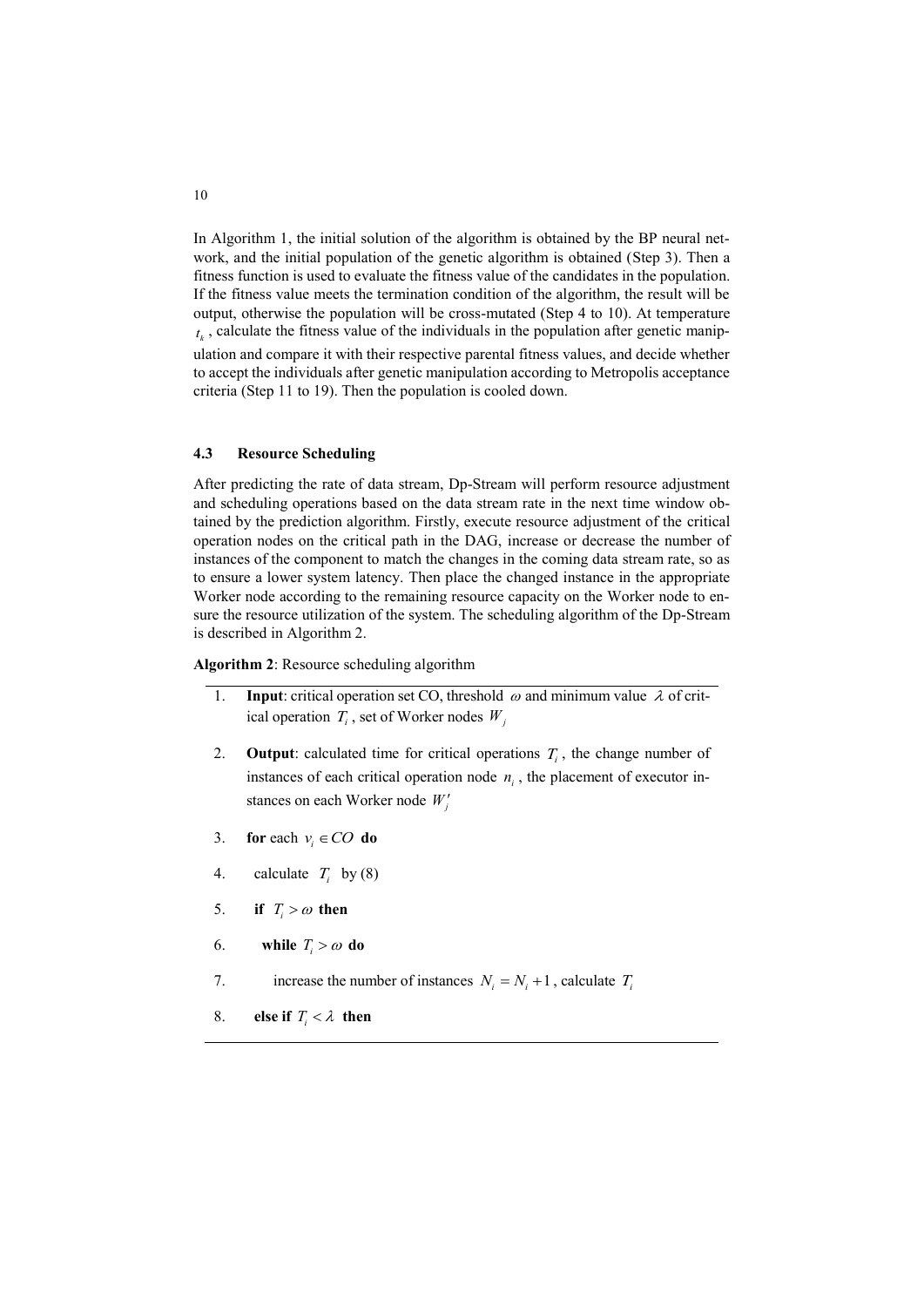10. reduce the number of instances  $N_i = N_i - 1$ , calculate  $T_i$ 

- 11. **for** each  $W_j$  **do**
- 12. calculate the remaining resource capacity *Rj*
- 13. **for** each  $n_i$  **do**
- 14. **if**  $n_i > 0$  then
- 15. **if** the remaining capacity  $R_j$  is more than the resource requirement of the instance  $r_k$  and  $R_j' = R_j - r_k$  is the smallest **then**
- 16. place an instance into,  $R_j = R_j'$
- 17. **else if**  $n_i < 0$  **then**
- 18. **if**  *W<sub>j</sub>* containing the instance and  $R_j' = R_j + r_k$  is the biggest **hen**
- 19. release the instance form  $W'_i$ ,  $R_j = R'_j$
- 20. **return**  $T_i$ ,  $W'_j$

In Algorithm 2, we adjust the resources of the critical operation nodes on the critical path in the DAG. First, calculate the latency of each critical operation node (Step 4). When the latency of the critical operation exceeds the threshold  $\omega$ , add an Executor instance to the node until the latency is less than the threshold (Step 5 to 7). Similarly, when the latency of the critical operation is less than the minimum value  $\lambda$ , one Executor instance is reduced for the node until the latency is greater than the minimum value (Step 8 to 10). Then calculate the remaining resource capacity of each Worker node (steps 11-12). When an executor instance is placed, select a Worker node that meet the resource requirements of the instance and has the smallest remaining resource capacity after placing the instance to increase resource utilization (Step 13 to 16). Similarly, when releasing an executor instance, select the Worker node that contains the instance and the remaining resource capacity is the largest after the instance is released, so as to generate more resources to prepare for the subsequent placement of the instance (step 17-19).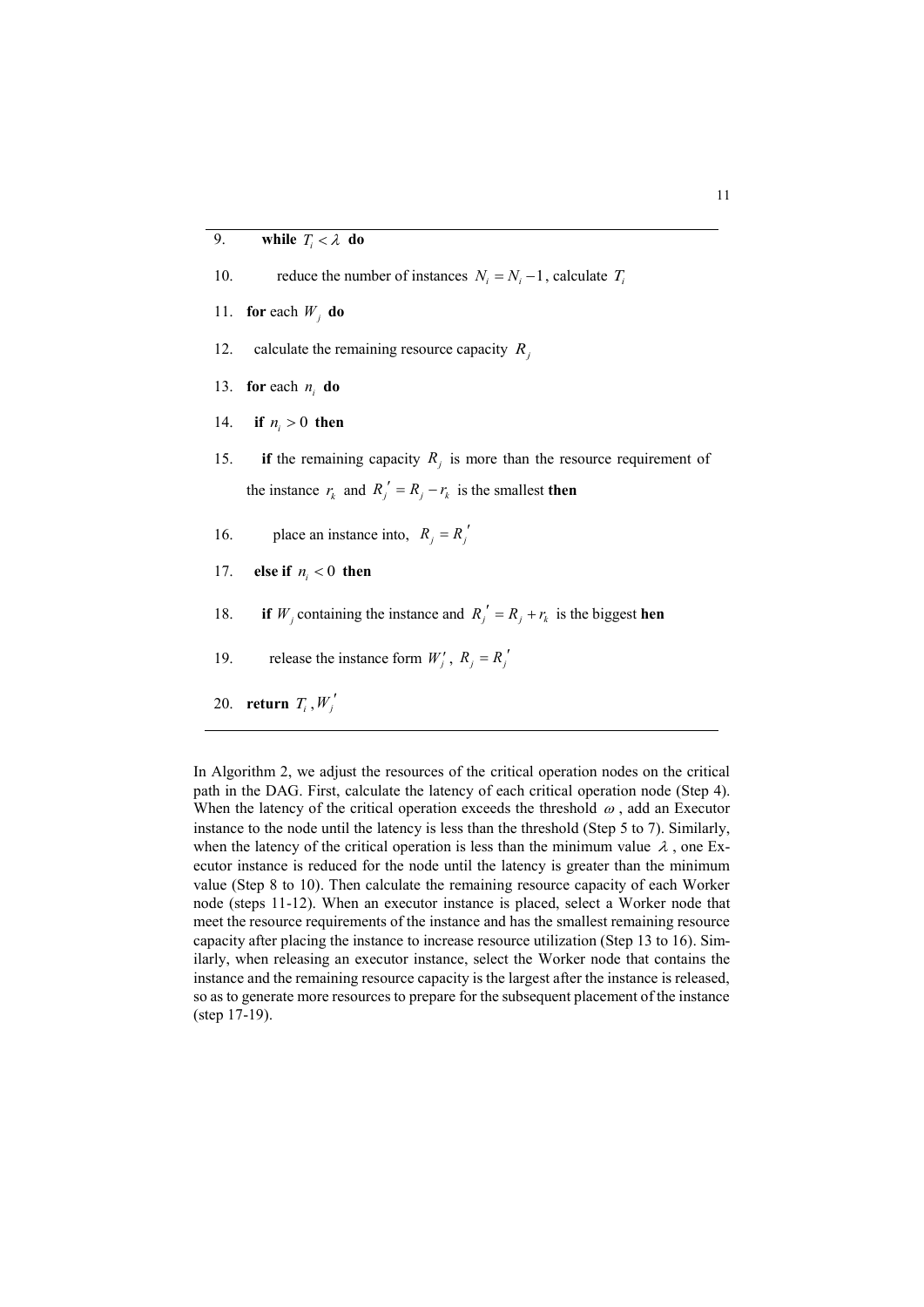### **5 Performance Evaluation**

In this section, we first discuss the experimental environment and parameter settings, which is followed by analysis of performance evaluation results.

### **5.1 Experimental Environment and Parameter Setup**

The proposed Dp-Stream system is developed based on Storm 2.1.0, and installed on top of CentOS 6.8. The cluster consists of 7 machines, with one designated machine serving as the master node, running Storm Nimbus, two designated as Zookeeper node, and the rest 4 machines working as Supervisor nodes. The Nimbus node is equipped with 12 Intel(R) Xeon(R) CPU X5650  $@$  2.67 GHz 6-core processors and 12GB of memory. Zookeeper nodes and Supervisor nodes are virtual machines, equipped with 2 Intel(R) Xeon(R) CPU X5650 @ 2.67 GHz 2-core processors and 4GB of RAM. The software configuration of Dp-Stream platform is shown in Table 2.

**Table 2** Software configuration of Dp-Stream

| <b>Software</b> | <b>Version</b>     |  |  |  |
|-----------------|--------------------|--|--|--|
| ΩS              | CentOS 6.8 64bit   |  |  |  |
| Storm           | apache-storm-2.1.0 |  |  |  |
| <b>JDK</b>      | Jdk1.8 64bit       |  |  |  |
| Zookeeper       | zookeeper-3.4.14   |  |  |  |
| Python          | python 2.7.2       |  |  |  |
| Maven           | Mayen 3.6.2        |  |  |  |
| MySQL           | Mysql 5.1.73       |  |  |  |

WordCount is an application used to count the frequency of words in English text. It consists of a Spout and two Bolt. Top-N is an application for counting trending topics, including one Spout and three Bolt. Here, we use WordCount and Top-N as the topology for our experiments.

### **5.2 Prediction model evaluation**

 $\overline{a}$ 

In order to evaluate the accuracy of the prediction model for predicting the data stream rate, the experiment in this section simulates the phenomenon of violent rate fluctuations in the online business. The data stream rate is set as a random rate, and the arrival rate range of the random rate is set to [1000,3000] tuple/s. First, collect the actual simulation value of 200s as the training data of the neural network model. In order to describe the accuracy of the prediction algorithm more intuitively, we continuously collect 20s predicted and true values of the data stream, we recorded the predicted values and actual values of 5s, 10s, 15s, and 20s, and calculated the mean absolute error

12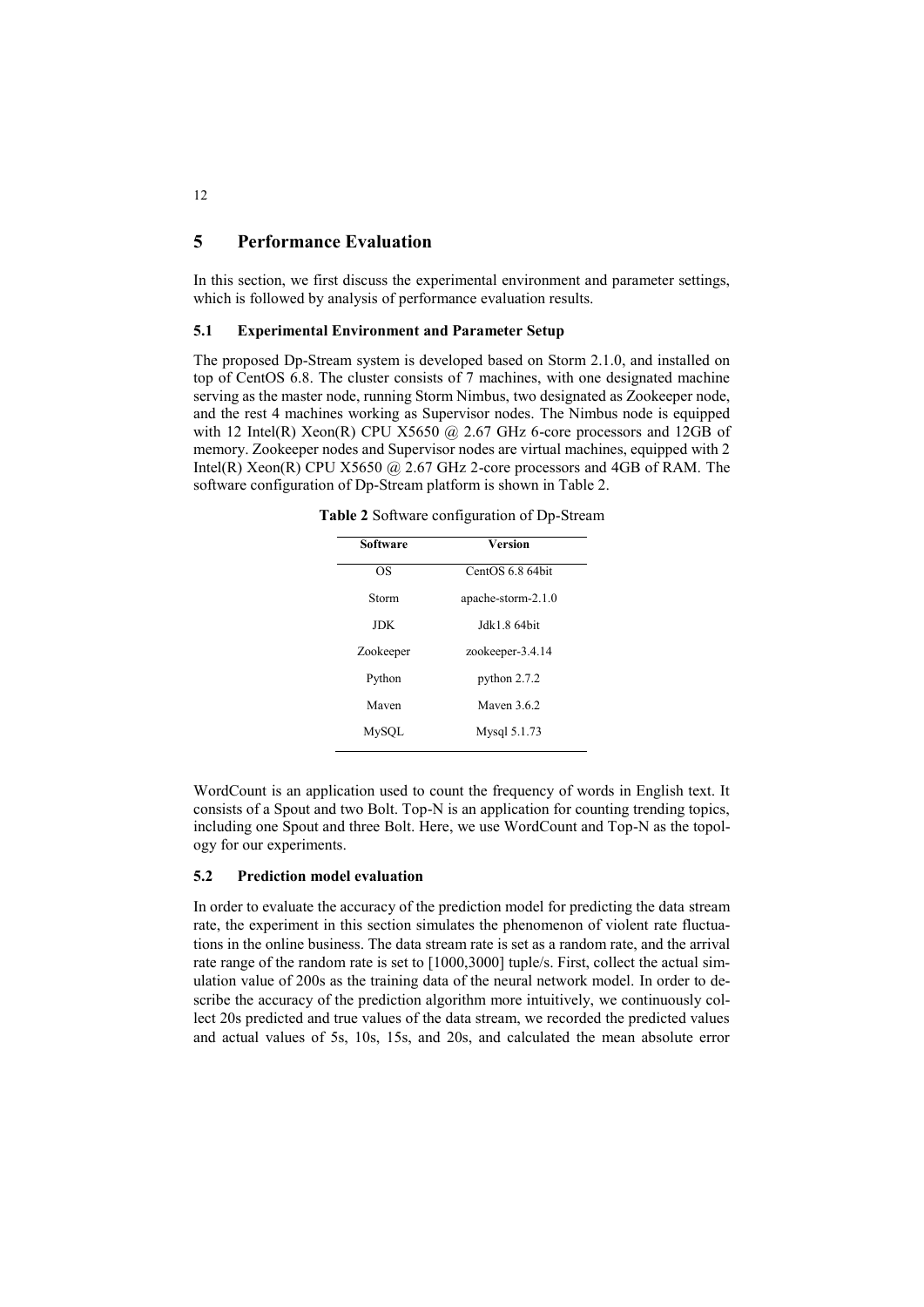(MAE), root mean squared error (RMSE) and mean relative error (MRE). The results are summarized in Table 3.

|            | Time  | <b>Predicted Value</b> |       | <b>Actual Value</b> |       |  |
|------------|-------|------------------------|-------|---------------------|-------|--|
|            | 5     | 2101                   |       | 2056                |       |  |
|            | 10    |                        | 2511  | 2421                |       |  |
|            | 15    |                        | 2114  | 2201                |       |  |
|            | 20    |                        | 1864  | 1799                |       |  |
| <b>MAE</b> | 61.92 | <b>RMSE</b>            | 66.76 | <b>MRE</b>          | 0.031 |  |

**Table 3** Comparison of predicted value and actual value at different time and evaluation of prediction method

In Table 3, both MAE and RMSE are around 60, and MRE<0.05. Therefore, it can be concluded that our prediction method has a good accuracy and can meet the requirements of Dp-Stream for the accuracy of the prediction algorithm.

### **5.3 Resource Scheduling Strategy Evaluation**

We apply the simulated data stream to the Dp-Stream and Storm's default scheduler, and observe the changes of system latency. The experiments evaluate the system latency under Dp-Stream and Storm default scheduler.



**Fig. 2.** System latency comparison when running WordCount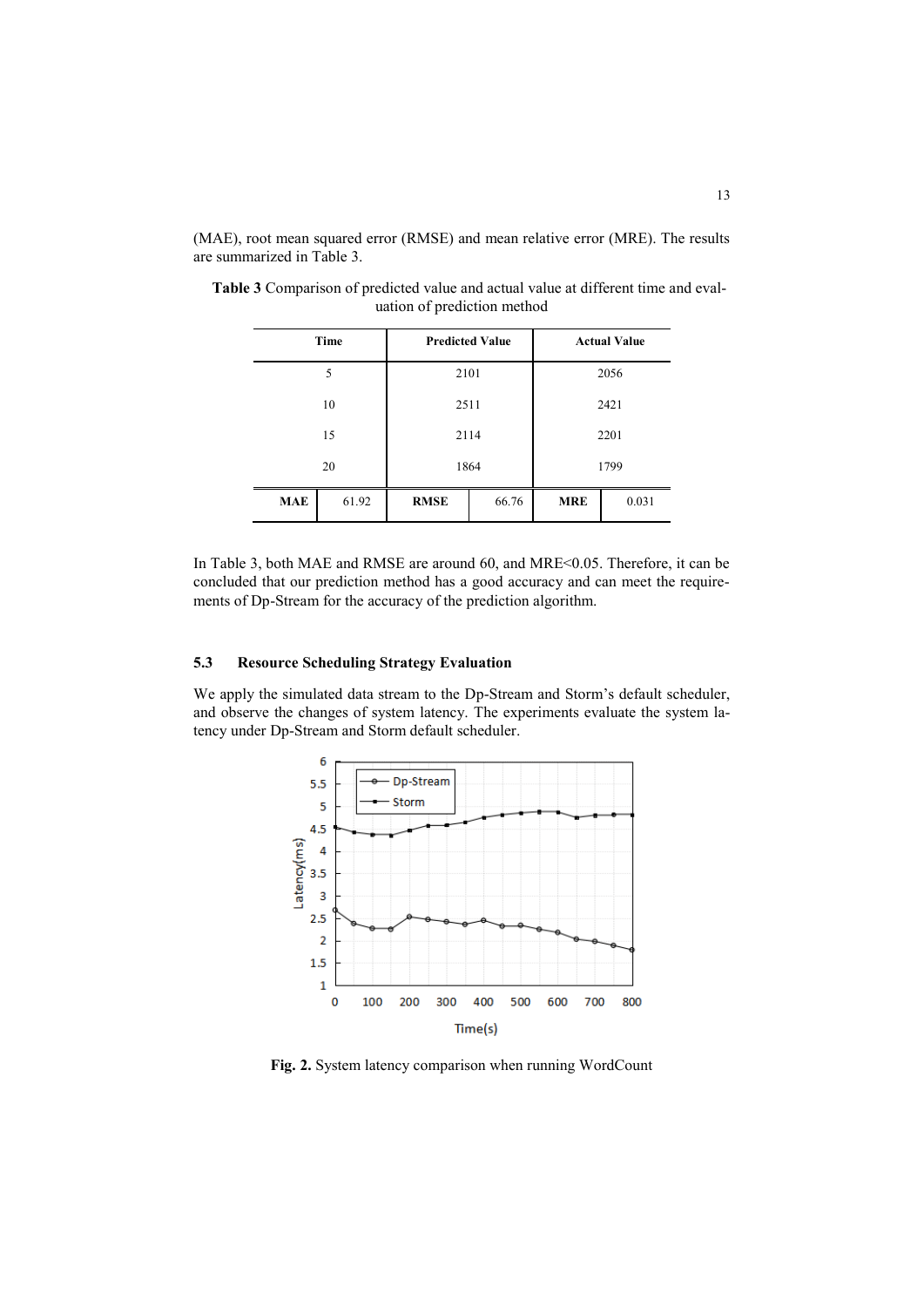

**Fig. 3.** System latency comparison when running Top-N

In Figure 2 and 3, the horizontal axis represents the experiment time (s), and the vertical axis represents the waiting time (ms) of the Dp-Stream and Storm default scheduler. Figure 2 records the system latency comparison of Dp-Stream and Storm default scheduler when running WordCount application. Due to the constant fluctuation of the input rate of the data stream, during the 800s observation period, the average system latency of Dp-Stream is about 2.27ms, and the average latency of Storm default scheduler is about 4.66ms. Figure 3 records the system latency comparison of Dp-Stream and Storm's default scheduler when running Top-N application, and the average system latency of Dp-Stream is about 2.40ms, and the average latency of Storm default scheduler is about 4.84ms. It can be seen from these two figures that compared with the default scheduler of Storm the latency of Dp-Stream is much lower than the default scheduler. The Dp-Stream has been adjusted in advance to deal with rate changes, so the latency has only a small fluctuation and the overall trend is decreasing. However, the latency of the default scheduler is higher than Dp-Stream and the overall trend is increasing. This shows that our Dp-Stream is more effective.

### **6 Conclusions and Future Work**

In a distributed stream processing system, in the face of continuous changes in the data stream rate of the data stream, if there is no proper resource scheduling strategy, the latency of the application will increase significantly. In this paper, we propose a data stream prediction strategy for elastic stream computing system (Dp-Stream), with the goal of allocating system resources in advance to ensure low system latency before changing stream arrive. Experimental results show that the prediction model proposed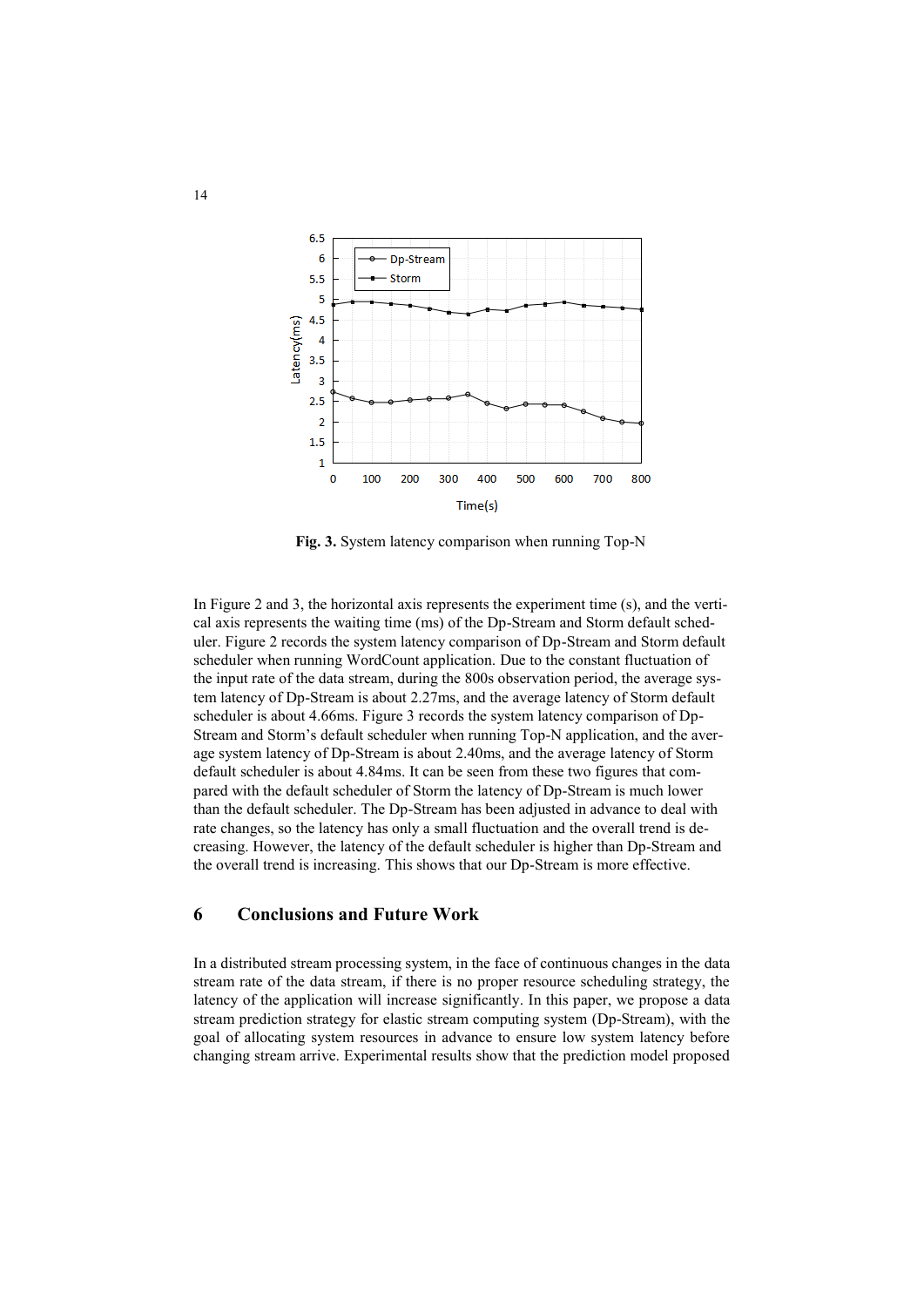in this paper is more accurate, and the proposed scheduling algorithm reduces system latency compared with Storm's default scheduler.

In the future, we will focus on improving the prediction algorithm to improve the accuracy of prediction, and considering heterogeneous situation of Worker nodes in the resource scheduling strategy to make the scheduling strategy better.

**Acknowledgements.** This work is supported by the National Natural Science Foundation of China under Grant No. 61972364 and the Fundamental Research Funds for the Central Universities under Grant No. 2652021001. This work is also supported by Melbourne-Chindia Cloud Computing (MC3) Research Network.

### **References**

- 1. F. Zhu, Y. Lv, Y. Chen, X. Wang, G. Xiong, F. Y. Wang: Parallel Transportation Systems: Toward IoT-Enabled Smart Urban Traffic Control and Management. In: IEEE Transactions on Intelligent Transportation Systems, vol. 21, no. 10, pp. 4063-4071 (2020).
- 2. A. Toshniwal, S. Taneja, A. Shukla, K. Ramasamy, J. M. Patel, S. Kulkarni, J. Jackson, K. Gade, M. Fu, J. Donham, N. Bhagat, S. Mittal, D. Ryaboy: Storm@twitter. In: 2014 ACM SIGMOD International Conference on Management of Data, SIGMOD 2014, ACM Press, pp. 147-156 (2014).
- 3. S. Chintapalli, D. Dagit, B. Evans, R. Farivar, T. Graves, M. Holderbaugh, Z. Liu, K. Nusbaum, K. Patil, B. J. Peng, P. Poulosky: Benchmarking Streaming Conputation Engines: Storm, Flink and Spak Streaming, In: 2016 IEEE International Parallel and Distributed Processing Symposium Workshops (IPDPSW), pp. 1789-1792 (2016).
- 4. X. Liu, R. Buyya: Resource Management and Scheduling in Distributed Stream Processing Systems: A Taxonomy, Review, and Future Directions. In: ACM Computing Surveys, vol. 53, no.3, pp.1-41 (2020).
- 5. J. Zhang, C. Li, L. Zhu, Y. Liu: The Real-Time Scheduling Strategy Based on Traffic and Load Balancing in Storm. In: 2016 IEEE 18th International Conference on High Performance Computing and Communications; IEEE 14th International Conference on Smart City; IEEE 2nd International Conference on Data Science and Systems, Sydney, NSW, Australia, pp. 372-379 (2016).
- 6. W. Duan, L. Zhou: Task Scheduling Optimization Based on Firefly Algorithm in Storm. In: 2020 IEEE 10th International Conference on Electronics Information and Emergency Communication (ICEIEC), pp. 150-154 (2020).
- 7. T. Heinze, V. Pappalardo, Z. Jerzak, C. Fetzer: Auto-scaling techniques for elastic data stream processing. In: 2014 IEEE 30th International Conference on Data Engineering Workshops, Chicago, IL, USA, pp. 296-302 (2014).
- 8. N. Hidalgo, D. Wladdimiro, E. Rosasl: Self-adaptive processing graph with operator fission for elastic stream processing. The Journal of Systems & Software 127 (2017).